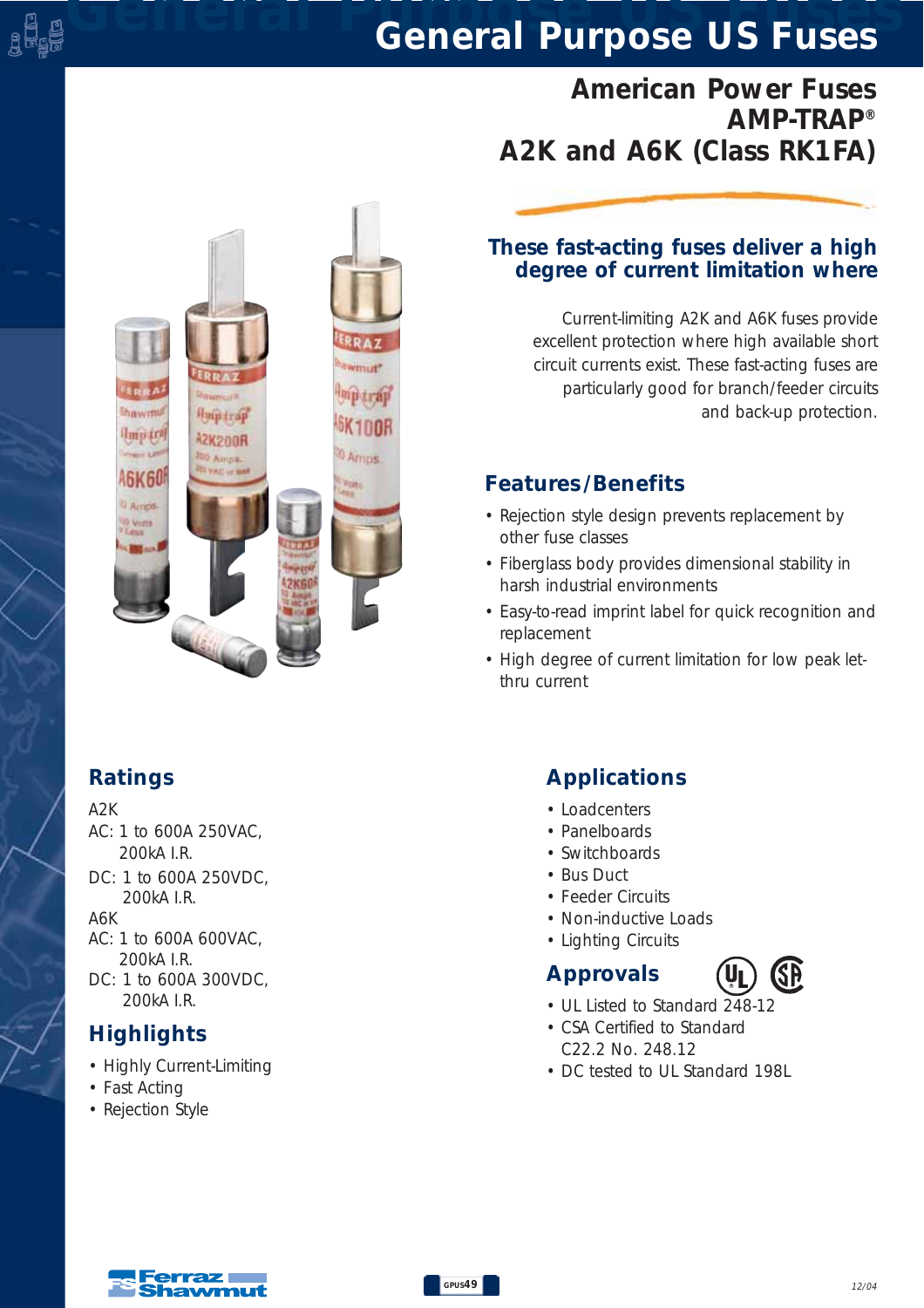*American Power Fuses AMP-TRAP® A2K and A6K (Class RK1FA)*

### *Standard Fuse Ampere Ratings*

| Ampere        |                                 | <b>Catalog Number</b><br><b>Reference Number</b><br><b>Ampere</b> |             | <b>Catalog Number</b> |               | <b>Reference Number</b> |         |                     |         |
|---------------|---------------------------------|-------------------------------------------------------------------|-------------|-----------------------|---------------|-------------------------|---------|---------------------|---------|
| <b>Rating</b> | <b>250V</b>                     | 600V                                                              | <b>250V</b> | 600V                  | <b>Rating</b> | <b>250V</b>             | 600V    | <b>250V</b>         | 600V    |
|               | A <sub>2</sub> K <sub>1</sub> R | A6K1R                                                             | M215245     | A219880               | 70            | A2K70R                  | A6K70R  | H <sub>211147</sub> | K217290 |
| 3             | A <sub>2</sub> K <sub>3</sub> R | A6K3R                                                             | N217799     | M201928               | 80            | A2K80R                  | A6K80R  | A211669             | P217800 |
| 4             |                                 | A6K4R                                                             |             | H212182               | 90            | A2K90R                  | A6K90R  | F212180             | A218316 |
| 5             | A <sub>2</sub> K <sub>5</sub> R | A6K5R                                                             | P222561     | J213218               | 100           | A2K100R                 | A6K100R | L215244             | Y201409 |
| 6             | A <sub>2</sub> K <sub>6</sub> R | A6K6R                                                             | L200869     | H214229               | 110           | A2K110R                 | A6K110R | V216264             | L201927 |
| 8             |                                 | A6K8R                                                             |             | L214738               | 125           | A2K125R                 | A6K125R | V216770             | J211148 |
| 10            | A2K10R                          | A6K10R                                                            | G213216     | N218834               | 150           | A2K150R                 | A6K150R | H217288             | B211670 |
| 12            | <b>A2K12R</b>                   |                                                                   | F214227     |                       | 175           | A2K175R                 | A6K175R | M217798             | G212181 |
| 15            | A2K15R                          | A6K15R                                                            | J214736     | B219352               | 200           | A2K200R                 | A6K200R | Y218314             | Y212702 |
| 20            | A2K20R                          | A6K20R                                                            | Q215754     | Q222562               | 225           | A2K225R                 | A6K225R | L218832             | H213217 |
| 25            | A2K25R                          | A6K25R                                                            | W216265     | G223083               | 250           | A2K250R                 | A6K250R | Z219350             | Z213715 |
| 30            | A2K30R                          | <b>A6K30R</b>                                                     | W216771     | M200870               | 300           | A2K300R                 | A6K300R | Y219878             | G214228 |
| 35            | A2K35R                          | A6K35R                                                            | J217289     | Z201410               | 350           | A2K350R                 | A6K350R | N222560             | K214737 |
| 40            | A2K40R                          | A6K40R                                                            | Z218315     | K211149               | 400           | A2K400R                 | A6K400R | E223081             | N215246 |
| 45            | A2K45R                          | A6K45R                                                            | M218833     | C211671               | 450           | A2K450R                 | A6K450R | K200868             | R215755 |
| 50            | A2K50R                          | A6K50R                                                            | Z219879     | Z212703               | 500           | A2K500R                 | A6K500R | X201408             | X216266 |
| 60            | A2K60R                          | A6K60R                                                            | F223082     | A213716               | 600           | A2K600R                 | A6K600R | K201926             | X216772 |

### *Recommended Fuse Blocks With Box Connectors For Amp-trap Class RK1Fuses*

| 0-60A |  |
|-------|--|



*Dimensions*

| Ampere         | A              |     | B          |    | C    |    | D              |    | E         |    |
|----------------|----------------|-----|------------|----|------|----|----------------|----|-----------|----|
| Rating         | In.            | mm  | In.        | mm | In.  | mm | In.            | mm | In.       | mm |
| 250V-A2K Fuses |                |     |            |    |      |    |                |    |           |    |
| $0 - 30$       | $\overline{2}$ | 51  | 9/16       | 14 |      |    |                |    |           |    |
| $31 - 60$      | 3              | 76  | 13/16      | 21 |      |    |                |    |           |    |
| $61-100$       | $5 - 7/8$      | 149 | $1 - 1/16$ | 27 | 1/8  | 3  | 3/4            | 19 | 1         | 25 |
| 101-200        | $7-1/8$        | 181 | $1-9/16$   | 40 | 3/16 | 5  | $1 - 1/8$      | 28 | $1 - 3/8$ | 35 |
| 201-400        | $8 - 5/8$      | 219 | $2 - 1/16$ | 53 | 1/4  | 6  | $1 - 5/8$      | 41 | $1 - 7/8$ | 48 |
| 401-600        | $10-3/8$       | 264 | $2 - 9/16$ | 66 | 1/4  | 6  |                | 51 | $2 - 1/4$ | 57 |
| 600V-A6K Fuses |                |     |            |    |      |    |                |    |           |    |
| $0 - 30$       | 5              | 127 | 13/16      | 21 |      |    |                |    |           |    |
| $31 - 60$      | $5-1/2$        | 139 | $1-1/16$   | 27 |      |    |                |    |           |    |
| $61-100$       | $7 - 7/8$      | 200 | $1 - 5/16$ | 34 | 1/8  | 3  | 3/4            | 19 | 1         | 25 |
| 101-200        | $9 - 5/8$      | 244 | $1-13/16$  | 46 | 3/16 | 5  | $1 - 1/8$      | 28 | $1 - 3/8$ | 35 |
| 201-400        | $11 - 5/8$     | 295 | $2 - 9/16$ | 66 | 1/4  | 6  | $1 - 5/8$      | 41 | $1 - 7/8$ | 48 |
| 401-600        | $13 - 3/8$     | 340 | $3 - 1/8$  | 80 | 1/4  | 6  | $\overline{2}$ | 51 | $2 - 1/4$ | 57 |

| <b>Fuse</b><br><b>Ampere</b> |        | <b>Catalog Number</b><br>600V | <b>Ref.Number</b>   | 600 V   |
|------------------------------|--------|-------------------------------|---------------------|---------|
|                              |        |                               |                     |         |
|                              |        |                               |                     |         |
|                              |        |                               |                     |         |
| 401-600                      | 2631R  | 2633R                         | H <sub>214942</sub> | P215960 |
| $201 - 400$                  | 24001R | 24003R                        | J219566             | D222022 |
|                              | 22001R | 22003R                        | R213915             | G214941 |

*Fuse Catalog Number Ref.Number Ampere 250 V 250 V Rating 1 Pole 3 Pole 1 Pole 3 Pole 0-30 20306R 20308R T213411 K215956 31-60 20606R 20608R B212383 E214939 61-100 21036R 21038R D201621 M212899* ្មុញ្ញ<br>រដ្ឋ

| <b>INGUILIY</b> | i ruit | o ruit. |         | I FUI <del>C</del> I J FUI <del>C</del> |
|-----------------|--------|---------|---------|-----------------------------------------|
| $0 - 30$        | 60306R | 60308R  | H212389 | K214438                                 |
| $31 - 60$       | 60606R | 60608R  | K212391 | M214440                                 |
| 61-100          | 61036R | 61038R  | W204788 | 7211875                                 |
| 101-200         | 62001R | 62003R  | V212906 | B213924                                 |
| 201-400         | 64001R | 64003R  |         | D219055 M222030                         |
| 401-600         | 6631R  | 6633R   |         | J216990 F218021                         |

*A variety of pole configurations and termination provisions is available. Refer to the fuse block section of this catalog for details.*

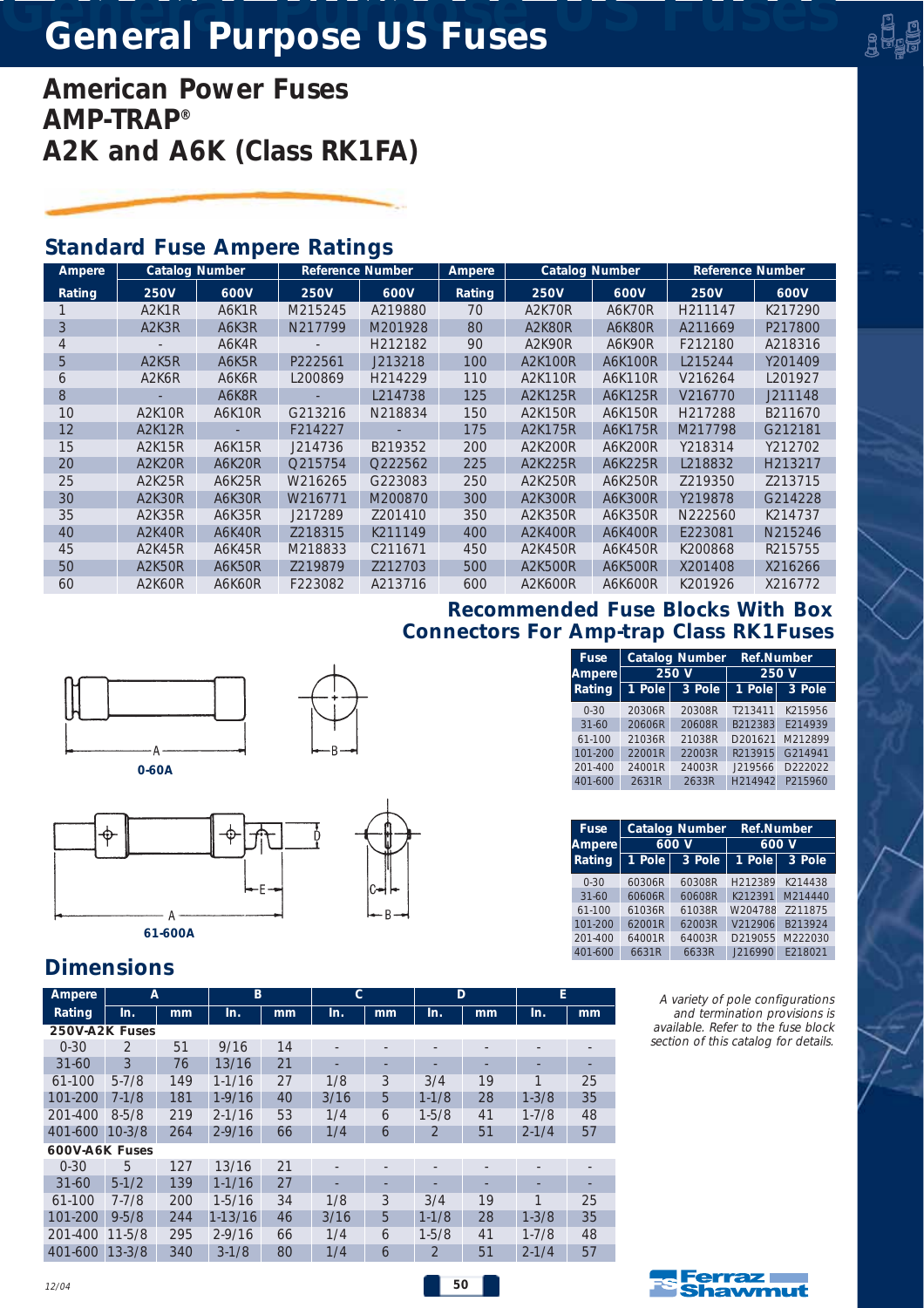*American Power Fuses AMP-TRAP® A2K and A6K (Class RK1FA)*



#### *A2K30 to 600*

*Peak Let-Thru Current Data – A2K30 to 600, 250 Volts AC*



*AVAILABLE CURRENT IN RMS SYMMETRICAL AMPERES*



e <sup>d</sup>e

*MAXIMUM INSTANTANEOUS PEAK LET-THRU AMPERES*

VIAXIMUM INSTANTANEOUS PEAK LET-THRU AMPERES